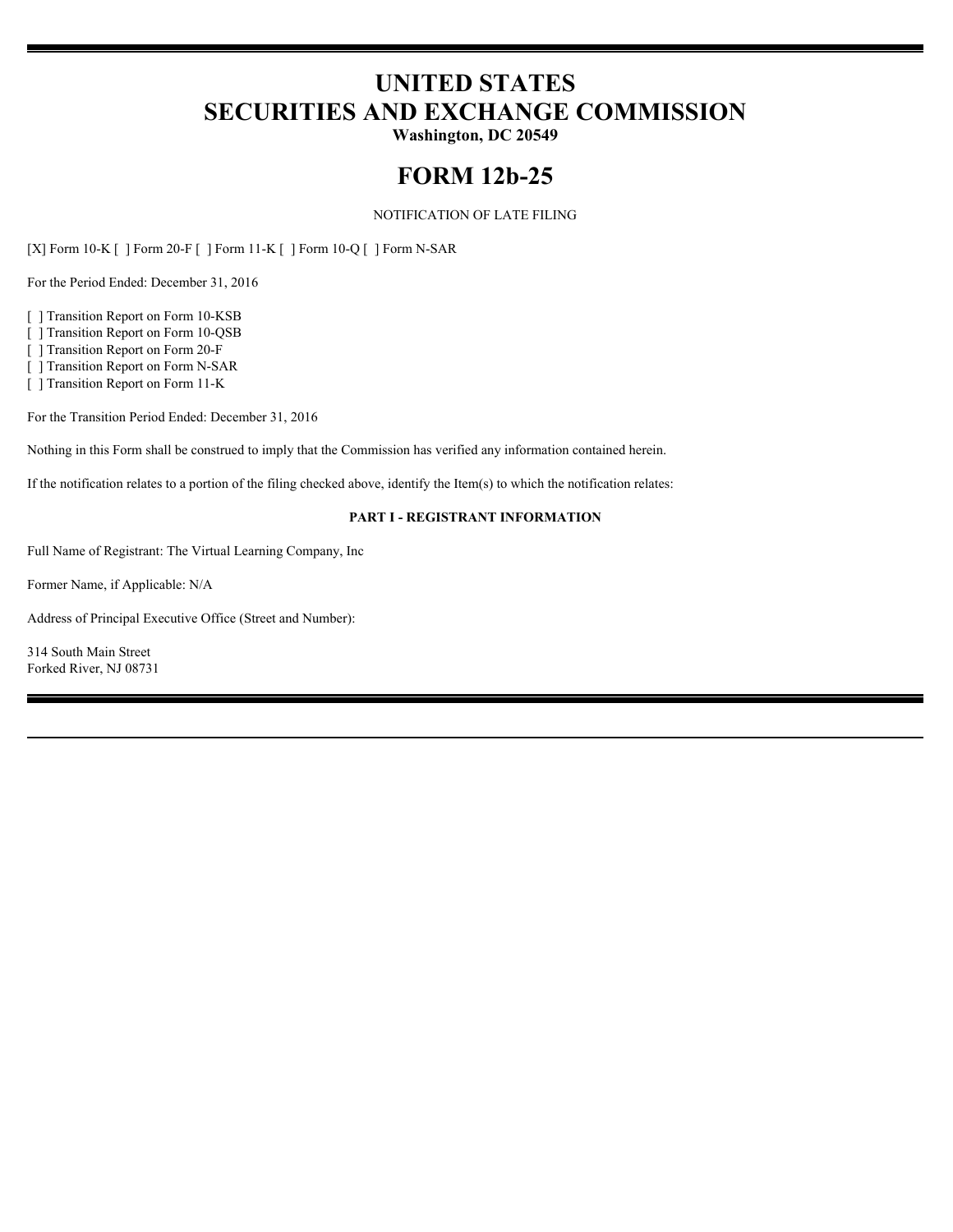#### **PART II - RULES 12b-25 (b) AND (c)**

If the subject report could not be filed without reasonable effort or expense and the registrant seeks relief pursuant to Rule 12b-25(b), the following should be completed. (Check box if appropriate)

[  $\alpha$ ] (a) The reasons described in reasonable detail in Part III of this form could not be eliminated without unreasonable effort or expense;

[X] (b) The subject annual report or semi-annual report, transition report on Form 10-K, Form 20-F, 11-K or Form N-SAR, or portion thereof will be filed on or before the fifteenth calendar day following the prescribed due date; or the subject Quarterly report or transition report on Form 10-QSB, or portion thereof, will be filed on or before the fifth calendar day following the prescribed due date; and

 $\lceil \cdot \rceil$  (c) The accountant's statement or other exhibit required by Rule 12b-25(c) has been attached if applicable)

#### **PART III - NARRATIVE**

The Registrant is in the process of compiling information for the year ending December 31, 2016 for the Form 10-K, all of which information has not yet been received.

#### **PART IV - OTHER INFORMATION**

(1) Name and telephone number of person to contact in regard to this notification:

Chris Dieterich, Esq.: (310) 312-6888.

(2) Have all or other periodic report required under section 13 or 15(d) of the Securities Exchange Act of 1934 or section 30 of the Investment Company act of 1940 during the preceding 12 months or for such shorter period that the registrant was required to file such report(s) been filed? If the answer is no, identify report(s).

 $[X]$  Yes  $[ ]$  No

(3) Is it anticipated that any significant change in results of operations from the corresponding period for the last fiscal year will be reflected by the earnings statements to be included in the subject report or portion thereof?

[  $]$  Yes [X] No

The Registrant has caused this notification to be signed on its behalf by the undersigned, thereunto duly authorized.